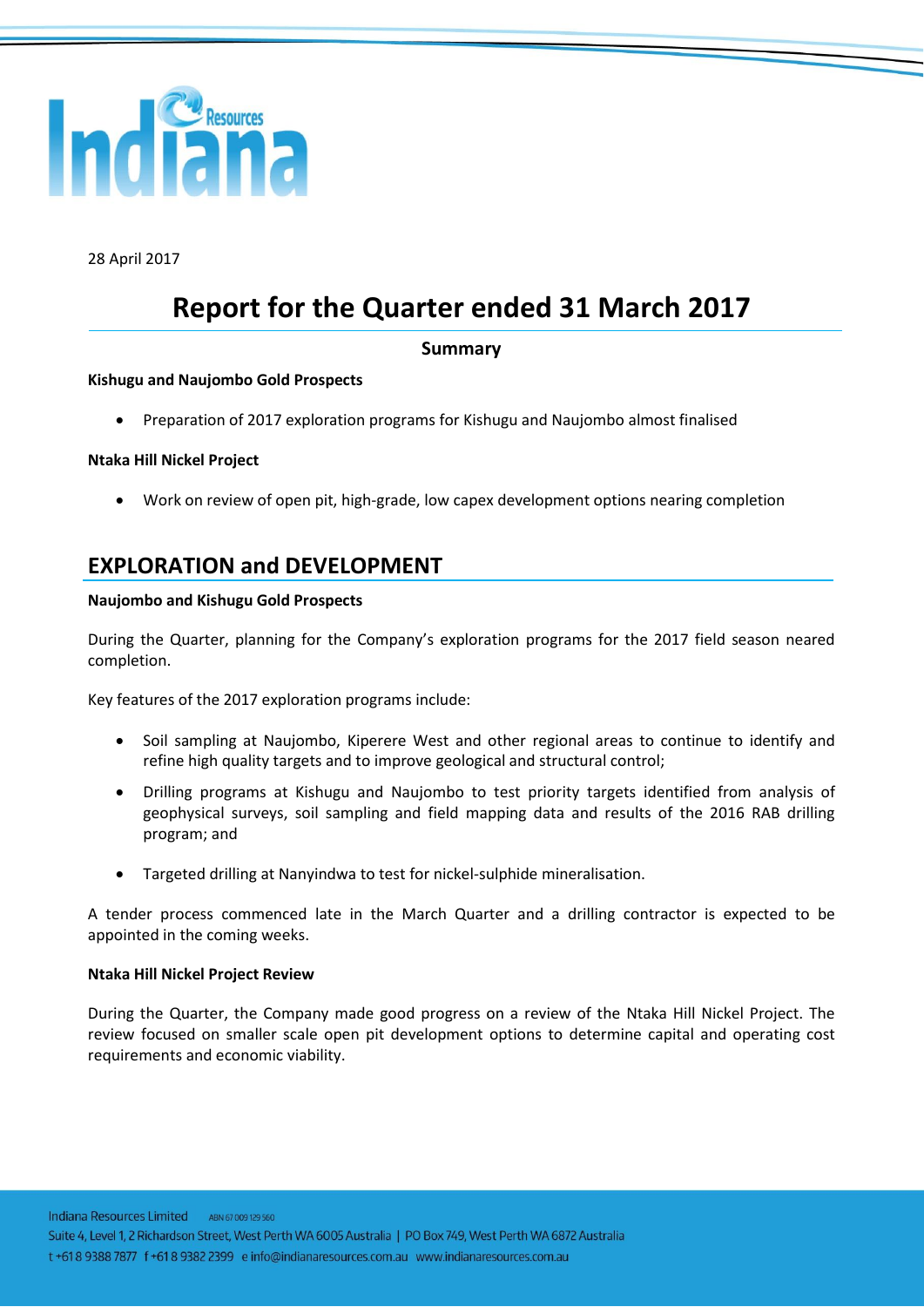# **CORPORATE**

#### **Cash position**

As at 31 March 2017, the Company had cash at bank of \$0.6 million.

Following the March Quarter, the Company issued 10,534,545 fully paid ordinary shares at \$0.12 per share to raise approximately \$1.26 million through a placement to professional and sophisticated investors (the "**Placement**").

As part of the Placement, Indiana welcomed prominent mining investor, Investmet Limited ("**Investmet**") as a cornerstone investor. Investmet is led by Mr Michael Fotios, a highly experienced mining executive who has created substantial shareholder value through managing and investing in a number of ASX-listed companies. Investmet and its associates hold approximately 12.1% of Indiana's issued and outstanding shares.

Proceeds from the Placement will be used to accelerate planned exploration programs for Indiana's Naujombo and Kishugu gold prospects in south-east Tanzania.

#### **Business development**

In addition to advancing its current projects, Indiana continues to review new opportunities. With a favourable cost structure, significant board experience and well established presence in Tanzania, the Company has a strategic advantage in accessing value adding opportunities, in particular, the acquisition of new projects in Tanzania to complement its existing assets. The Company is currently reviewing a number of opportunities to enhance its portfolio of gold exploration assets.

#### **Requisitioned general meeting**

On 22 February, 2017, the Company received a notice from BPM Capital Limited ("**BPM**"), a substantial shareholder of the Company, under section 249D of the Corporations Act 2001 (Cth) ("**Notice**") to requisition a general meeting of the Company (the "**Meeting**") for the purpose of proposing resolutions seeking to remove two of the Company's directors and to replace them with two BPM-nominated appointees. BPM sought to remove Dr Derek Fisher and Mr Campbell Baird and appoint Mr Brett Montgomery and Ms Heidi Brown as their replacements.

On 12 April 2017, BPM formally notified the Company that it had withdrawn the Notice and its request that resolutions be put to the Company's shareholders at the Meeting.

The Company incurred estimated costs of \$230,000 in connection with the Notice, of which approximately \$40,000 was incurred during the March Quarter.

### **TENEMENT INTERESTS**

#### **Tenements held and location**

| Tenement                     | Ownership | Project    | <b>Location</b> |
|------------------------------|-----------|------------|-----------------|
| PL 5977/2009 - Naujombo      | 100%*     | Nachingwea | Tanzania        |
| PL 6397/2010 - Kipepere West | 100%*     | Nachingwea | Tanzania        |
| PL 6634/2010 - Mihumo        | 100%*     | Nachingwea | Tanzania        |
| PL 6635/2010 - Nachingwea NW | 100%*     | Nachingwea | Tanzania        |
| PL 7095/2011 - Nditi         | 100%*     | Nachingwea | Tanzania        |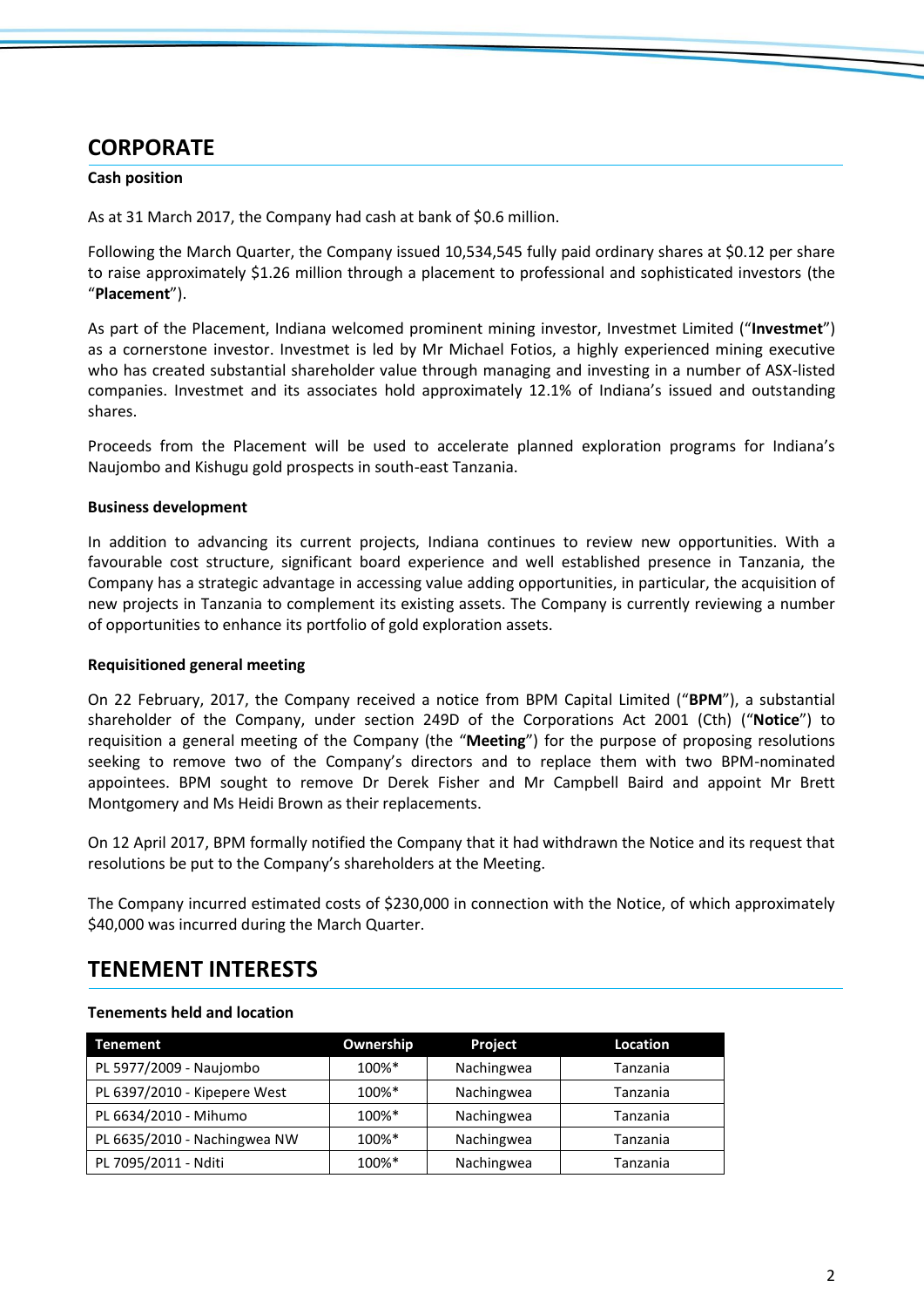| <b>Tenement</b>                  | Ownership | Project    | Location                 |
|----------------------------------|-----------|------------|--------------------------|
| PL 9757/2014 - Mihumo West       | 100%*     | Nachingwea | Tanzania                 |
| PL 9759/2014 - Mjembe            | 100%*     | Nachingwea | Tanzania                 |
| PL 9939/2014 - Mjembe East       | 100%*     | Nachingwea | Tanzania                 |
| PL 9942/2014 - Naujombo North    | 100%*     | Nachingwea | Tanzania                 |
| PL 9944/2014 - Namarongo North   | 100%*     | Nachingwea | Tanzania                 |
| PL 10099/2014 - Nanyindwa        | 100%*     | Nachingwea | Tanzania                 |
| PL 10302/2014 - Namatutwa        | 100%*     | Nachingwea | Tanzania                 |
| RL 0017/2015 - Ntaka Hill        | 86%***    | Nachingwea | Tanzania                 |
| PL 7226/2011 - Ntaka South       | 100%***   | Nachingwea | Tanzania                 |
| PL 10904/2016 - Namikango North  | 100%*     | Nachingwea | Tanzania                 |
| PL 11022/2017 - Ntaka North West | 100%*     | Nachingwea | Tanzania                 |
| PL 11049/2017 - Mtimbo           | 100%*     | Nachingwea | Tanzania                 |
| PL 11054/2017 - Naujombo West    | 100%*     | Nachingwea | Tanzania                 |
| PL 11683/2016 - Mihumo Central   | 100%*     | Nachingwea | Tanzania                 |
| PL 11685/2016 - Kishugu          | 100%*     | Nachingwea | Tanzania                 |
| Claim Block 4242                 | 50% **    | St Stephen | New Brunswick,<br>Canada |
| Claim Block 5787                 | 50% **    | St Stephen | New Brunswick,<br>Canada |

\* Subject to farm-in joint venture with MMG

\*\* Subject to 50/50 joint venture with ABE Resources

\*\*\* Subject to farm-in JV with MMG and JV transaction with Fig Tree

#### **Tenements acquired during the Quarter**

The following tenements were acquired during the March Quarter.

| <b>Tenement</b>                  | Ownership | <b>Project</b> | Location |
|----------------------------------|-----------|----------------|----------|
| PL 11022/2017 - Ntaka North West | 100%*     | Nachingwea     | Tanzania |
| PL 11049/2017 - Mtimbo           | 100%*     | Nachingwea     | Tanzania |
| PL 11054/2017 - Naujombo West    | 100%*     | Nachingwea     | Tanzania |

The following tenements have been recommended for grant.

| Tenement                       | Ownership | Project    | Location |
|--------------------------------|-----------|------------|----------|
| PL 11683/2016 - Mihumo Central | 100%*     | Nachingwea | Tanzania |
| PL 11685/2016 - Kishugu        | 100%*     | Nachingwea | Tanzania |

#### **Tenements Disposed during the Quarter**

No tenements were disposed during the Quarter.